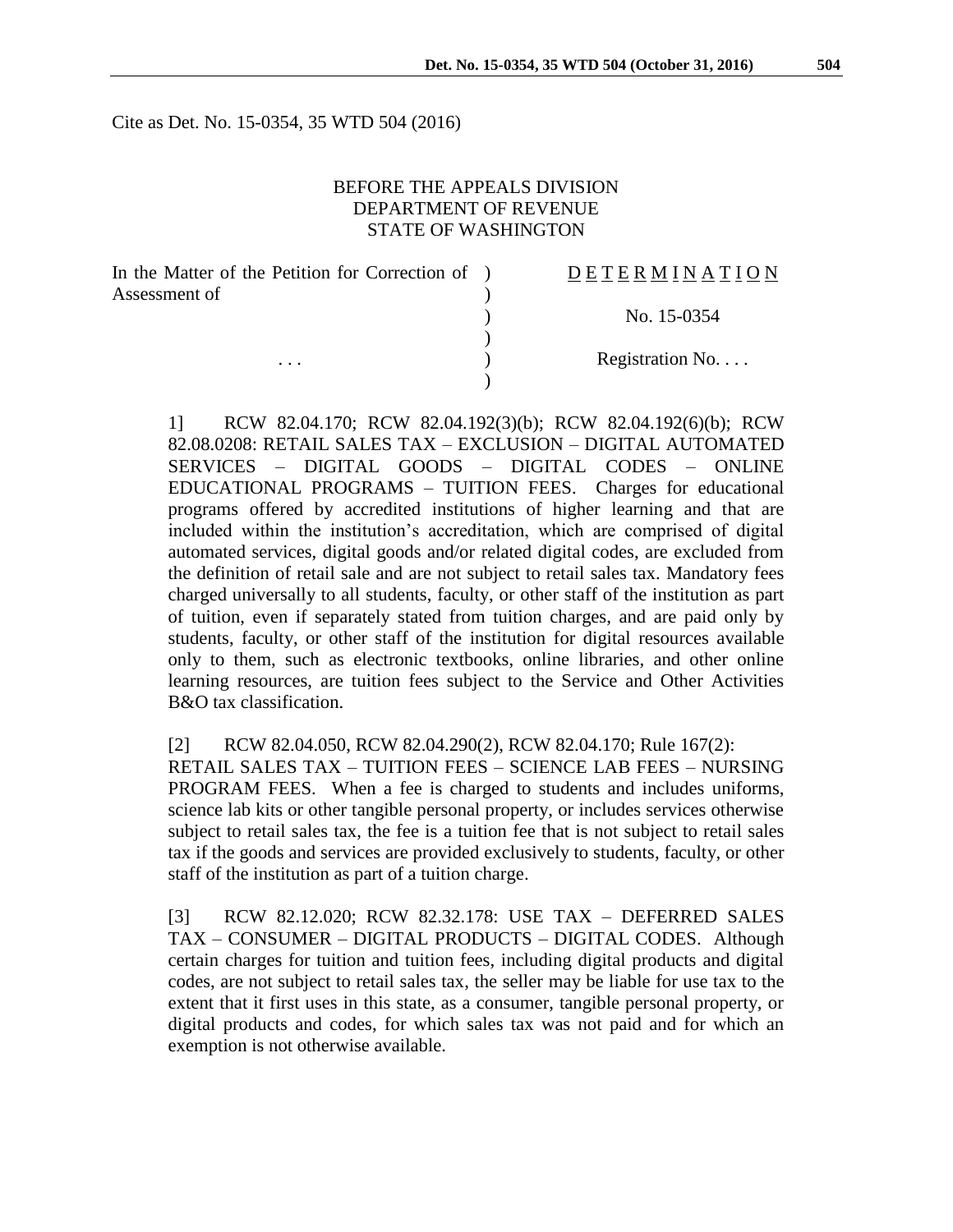Headnotes are provided as a convenience for the reader and are not in any way a part of the decision or in any way to be used in construing or interpreting this Determination.

LaMarche, A.L.J.  $-$  A private educational institution (Taxpayer) that provides educational programs solely through the internet, disputes the assessment of retail sales tax and Retailing Business and Occupation (B&O) tax on certain charges to its students, arguing that fees for online educational programs are specifically excluded from the definition of "digital automated service" and not subject to taxation as retail sales. We conclude that Taxpayer's fees for its online educational programs are not taxable as retail sales, and that Taxpayer's library and resource fees, science lab fees, and nursing program fees are tuition fees not subject to tax as retail sales. However, Taxpayer may owe use tax on certain property it used in this state as a consumer, for which sales tax was not paid. We grant the petition, but raise the issue of possible use tax liability and remand to the operating division for further findings and adjustments.<sup>1</sup>

### ISSUES

- 1. Under RCW 82.04.192(3)(b)(ix)(B) and RCW 82.04.192(6)(b)(v), and WAC 458-20- 15503(202) and (303), are charges for Resource and Library Fees for Online Educational Programs excluded from the definition of "digital automated services," and, thereby, not included within the definition of "retail sales" under RCW 82.04.050(8)(a)?
- 2. Under RCW 82.04.050, RCW 82.04.290(2), RCW 82.04.170, and WAC 458-20-167(2), are Taxpayer's Resource, Library, Science Lab, and Nursing Program fees "tuition fees" subject to service and other activities B&O tax?
- 3. Under RCW 82.12.020 and RCW 82.32.178, does Taxpayer owe use tax and/or deferred sales tax on tangible personal property, digital codes, and digital automated services that it used in this state as a consumer?

# FINDINGS OF FACT

[Taxpayer] is a nonprofit, accredited educational institution, with an online educational program encompassed within its accreditation.<sup>2</sup> Taxpayer offers bachelor's and master's degrees in the fields of teaching and education, business, information technology, nursing, and healthcare management. *See* . . . website, . . . (last accessed December 11, 2015). Taxpayer's educational programs are available exclusively through the internet. *Id.*

Taxpayer uses a simplified fee structure, charging between \$ . . . and \$ . . . per term for tuition, and separately imposes a one-time \$ . . . Application Fee and a Resource Fee of \$ . . . per term. *Id.* Previously entitled "Library Fee," but changed in 2011 to be more descriptive in an online environment, the Resource Fee "helps cover [the] use of the online library, e-textbooks, and many other learning resources." *Id.* The Resource Fee is a mandatory fee charged to all students along with their tuition, regardless of what program they choose; students do not have the option

 $\overline{a}$ 

<sup>&</sup>lt;sup>1</sup> Identifying details regarding the taxpayer and the assessment have been redacted pursuant to RCW 82.32.410.

<sup>2</sup> *See* . . . (accessed December 11, 2015).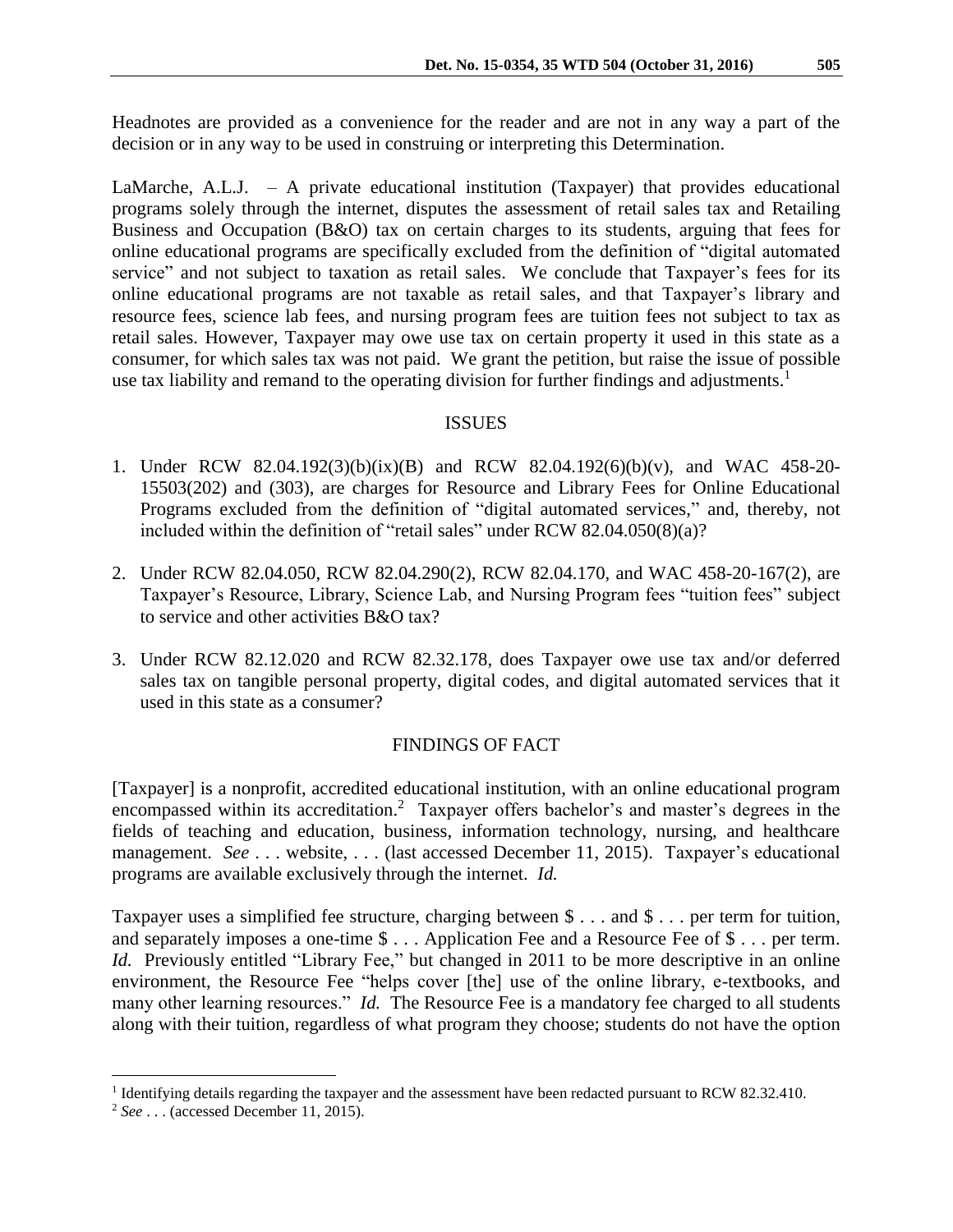accessing Taxpayer's educational programs without paying the fee. The Resource Fee is charged only to enrolled students.

Taxpayer charges additional fees for students enrolling in certain programs, and students not in those programs do not have to pay these fees. For students pursuing a bachelor's or master's degree in science education, Taxpayer separately charges a one-time Science Lab Fee for a home science lab. *Id.* For students pursuing a nursing degree, Taxpayer separately charges a one-time [Nursing Program Fee] to cover expenses related to nursing coursework, including uniforms, lab work, third-party exams, and selected learning resources. *Id.*

Students in programs that include student teaching are charged a standard \$ . . . [Teaching Fee] (composed of a \$ . . . application fee, plus a \$ . . . [teaching fee]), prior to their in-classroom teaching practicum. *Id.* Taxpayer also charges a one-time \$ . . . fee to students in the [Educational Leadership] program or Master of Science program in their last term as they complete their practicum experience; these fees and the [Teaching Fees] are treated under the service and other activities B&O tax classification, are not in dispute. *Id.*

The facts are not clear whether Taxpayer paid retail sales or use tax on property it used as a consumer in this state, including certain tangible personal property, such as science lab kits and nursing uniforms, and certain digital goods, services and codes, including online research databases . . . . .

The Audit Division (Audit) of the Department of Revenue (Department) audited Taxpayer for the period of June 1, 2010 through December 31, 2013, and concluded, in relevant part, that certain charges for supplies and resources Taxpayer provided to its students were subject to retailing B&O tax and retail sales tax. Audit set forth the tuition and fees Taxpayer received from students during the Audit Period on Workpaper A of the Audit Report, and classified those charges as "tuition," "service," or "retail." The dispute here relates solely to those charges that Audit labeled "retail."

The charges labeled "retail" on Workpaper A were reclassified on the basis that students were sent tangible personal property or were given access to digital products in exchange for paying the fees. Taxpayer does not dispute that it owes retail sales taxes on the Web Cam Replacement Fee  $(\$ \dots)$ , Whiteboard Purchase  $(\$ \dots)$ , and Duplicate Diploma Fees  $(\$ \dots)$ . However, Taxpayer disputes the remainder of the reclassified charges (Disputed Fees), listed with the rounded totals of each, as follows: Science Lab Fees  $(\$ \dots)$ ; Nursing Program Fees  $(\$ \dots)$ ; Library Fees (\$ . . . ); and Resource Fees (\$ . . . ). *See* Workpaper A, *supra*. Schedule 3B calculates the retail sales tax due on Disputed Fees from Workpaper A, which comes to \$ . . . tax on Disputed Fees totaling \$ . . . . Audit issued an assessment on November 30, 2014, Document No.  $\dots$ , totaling  $\$\dots^3$ 

 $\overline{a}$ 

 $3$  The assessment issued on November 3, 2014, Document No. . . . , totaled \$ . . . , which consisted of \$ . . . retail sales tax, \$ . . . retaining B&O tax, a credit of \$ . . . for service and other activities B&O tax, \$ . . . in use tax, \$ . . . interest, and a 5% assessment (substantial underpayment) penalty of  $\$\ldots$ .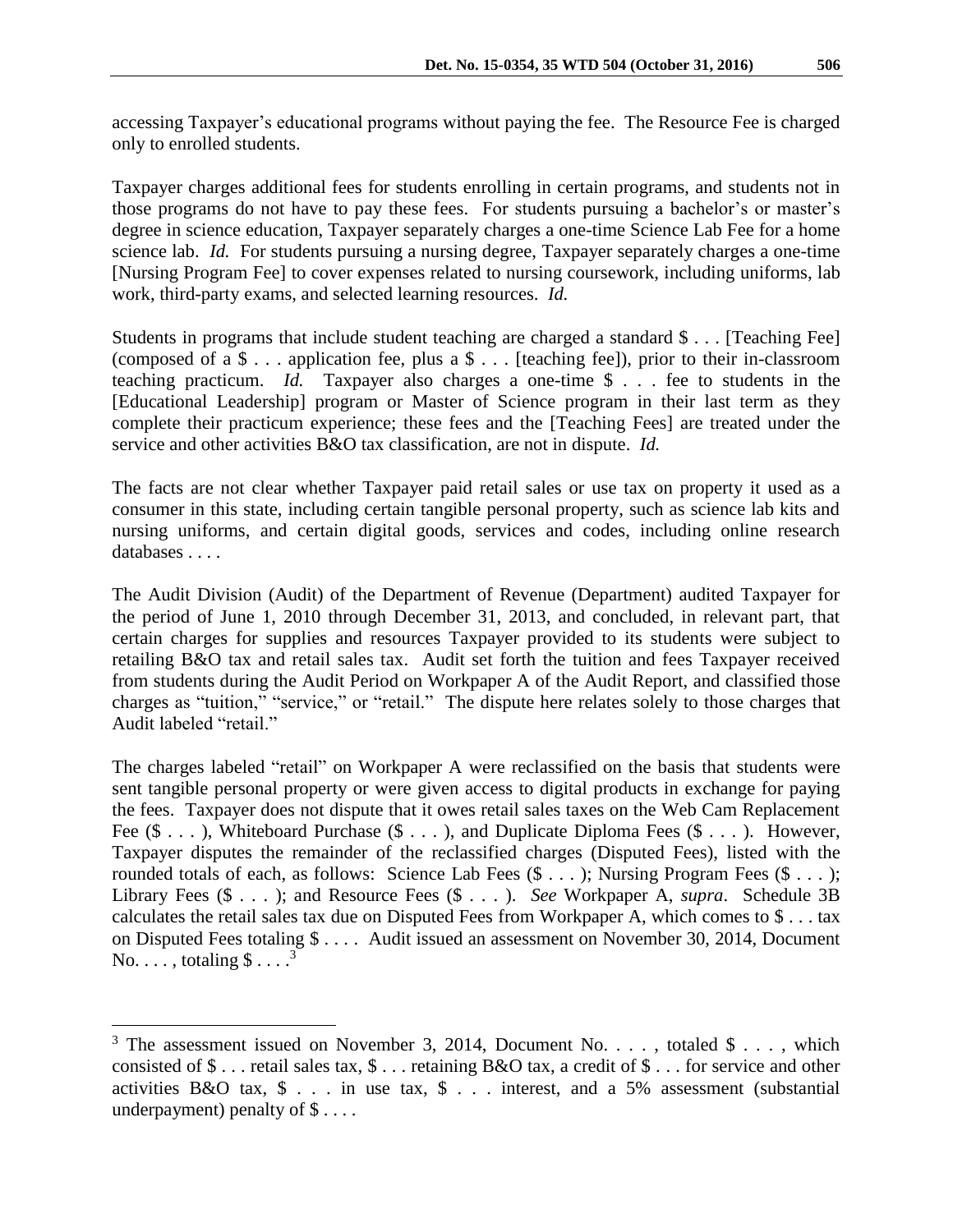The Auditor's Detail of Differences and Instructions to Taxpayer (Auditor's Detail) accompanying the assessment states, in relevant part:

WAC 458-20-167 states that sales of tangible personal property or services classified as retail sales are subject to the Retailing and Retail Sales tax classifications. This includes sales of books and supplies to students where these materials are not supplied as part of the tuition charge. The supplies and resources you provide to your students for a charge that are sent electronically or accessed electronically are considered digital products and are subject to the Retailing and Retail Sales tax classifications as well.

Taxpayer timely filed an appeal.

#### ANALYSIS

Washington imposes a B&O tax for the act or privilege of engaging in business in the state of Washington. RCW 82.04.220. RCW 82.04.250 and RCW 82.04.257 impose Retailing B&O tax on persons making retail sales of tangible personal property under RCW 82.04.050(1), and sales of digital goods, digital codes, and digital automated services. "Retail sale" also includes sales of prewritten computer software, regardless of the method of delivery to the end user, which include the sale or charge made for a key or an enabling activation code, where the key or code is required to put the software into use. RCW 82.04.050(6)(a).

"Educational institutions" are required to collect the retail sales tax on retail sales of tangible personal property and retail services to consumers, although some such sales may be exempt from the retailing B&O tax. RCW 82.08.020; RCW 82.04.050; Rule 167(4)(a).

Business activities other than, or in addition to, those that are specifically enumerated elsewhere in chapter 82.04 RCW or RCW 82.04.290(1) or (3), are taxed under the service and other activities B&O tax classification. RCW 82.04.290(2). The charge by educational institutions of tuition fees are subject to the service and other B&O tax, as they are not elsewhere classified. [RCW 82.04.170] defines "educational institution" in pertinent part as:

[T]hose institutions created or generally accredited as such by the state . . . or defined as a degree-granting institution under RCW 28B.85.010(3) and accredited by an accrediting association recognized by the United States secretary of education, and offering to students an educational program of general academic nature, . . .

RCW 82.04.170 [further] defines "tuition fees" to include:

[L]ibrary, laboratory, health service and other special fees, and amounts charged for room and board by an educational institution when the property or service for which such charges are made is furnished exclusively to the students or faculty of such institution . . . .

. . . ([E]mphasis included). Rule 167 explains the application of Washington's B&O, retail sales, and use taxes to educational institutions. Rule 167(2) further clarifies the term "tuition fees" under RCW 82.04.170 and includes "fees for instruction" as well. *Id.*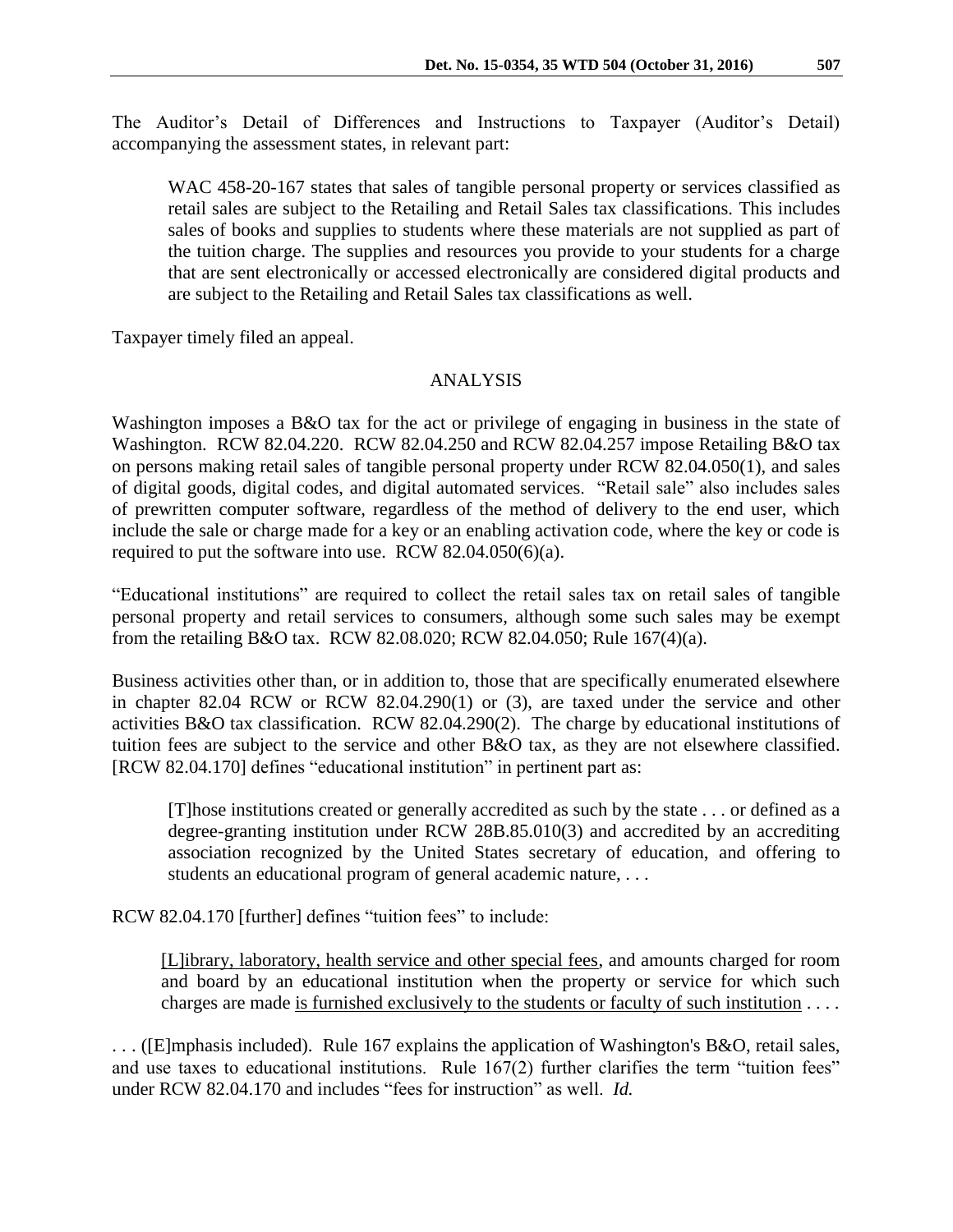RCW 82.04.050(8)(a) provides that sales to consumers of "digital goods," "digital codes," and "digital automated services" are generally subject to retail sales tax. However, RCW  $82.04.192(3)(b)(ix)(B)$  excludes from the definition of "digital automated service" online educational programs provided by:

(B) an institution of higher education as defined in sections 1001 or 1002 of the federal higher education act of 1965 (Title 20 U.S.C. Secs. 1001 and 1002), as existing on July 1, 2009. For purposes of this subsection  $(3)(b)(ix)(B)$ , an online educational program must be encompassed within the institution's accreditation; . . .

RCW 82.04.192(3)(b)(ix)(B) (emphasis provided). RCW 82.04.192(6)(b)(v) applies the latter exclusion to "digital goods" as well, defined under RCW 82.04.192(6)(a) as "sounds, images, data, facts, or information, or any combination thereof, transferred electronically, including, but not limited to, specified digital products and other products transferred electronically not included within the definition of specified digital products. . . ." Finally, RCW 82.08.0208 excludes from the definition of "retail sale" sales of digital code for one or more digital products, if the use of the digital products to which the code relates is exempt from retail sales tax.

Audit does not dispute that Taxpayer is a qualifying "institution of higher education" as that term is used under RCW 82.04.192(3)(b)(ix)(B), or that Taxpayer's online educational programs are encompassed within its accreditation. Accordingly, we assume without deciding that Taxpayer is an accredited institution of higher learning, and that all of its online educational programs are encompassed within its accreditation.

The Department adopted WAC 458-20-15503 (Rule 15503) for the purpose of providing "a structured approach for determining tax liability for digital products and digital codes." Rule 15503 provides an example of the tax treatment of online programs similar to those provided by Taxpayer:

**Example 11.** ABC University, a qualifying institution of higher education under the federal Higher Education Act of 1965, provides an accredited online Spanish course for which it charges a quarterly access and use fee to students. The course is remotely accessed by students logging into a web site and accessing a fully interactive program that includes components of video, text, and audio, as well as extensive software code. This service would generally be considered a digital automated service. However, it is specifically excluded from the definition of digital automated service as an online educational program and may be subject to service and other activities B&O tax if another exclusion, deduction, or exemption does not apply....<sup>4</sup>

Rule 15503(303)(i)(ii).

 $\overline{a}$ 

<sup>4</sup> We note that services that are excluded by statute from the definitions of digital good or digital automated service (e.g., telecommunications services and ancillary services) may continue to be separately taxed as retail services. *See* Rule 15503(301) and (601). However, that is not the case here, because RCW 82.04.050 does not otherwise separately subject Taxpayer's educational services to retail sales tax.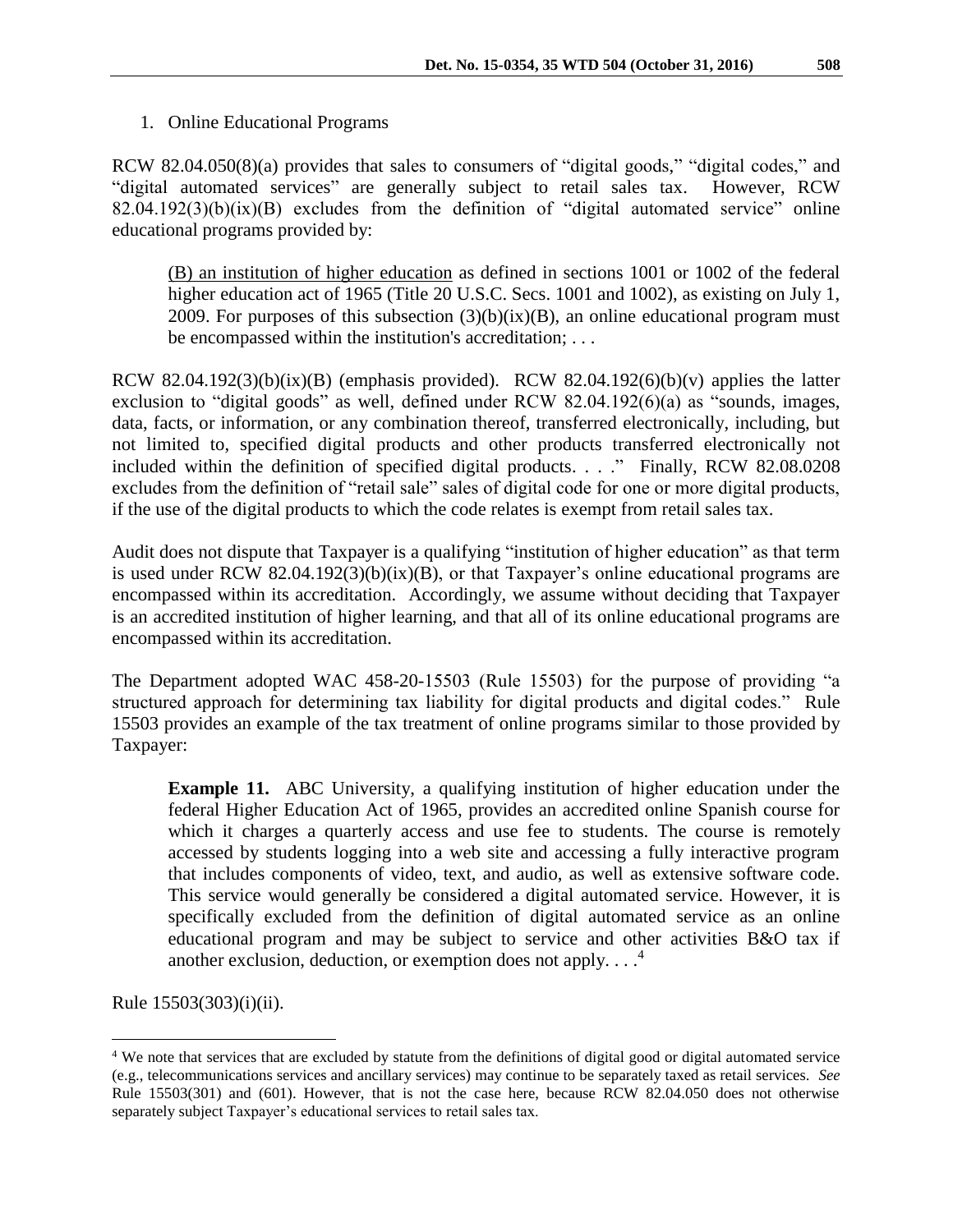Here, Taxpayer's fees for its online educational programs are not subject to retail sales tax or Retailing B&O tax, because, like Example 11 above, Taxpayer is a qualifying educational institution whose online educational programs are specifically excluded from the definitions of digital goods, digital codes, and digital services. RCW 82.04.192(3) and (6); Rule 15503. Taxpayer's educational programs are offered exclusively online, and its charges for Resource and Library Fees (collectively, Resource Fees) are part of their tuition fees, payment of which are required for access to and use of Taxpayer's online educational programs.

Audit contends that the Resource Fee should be taxable as a retail sale because the fee pays in part for electronic textbooks (etextbooks), or digital codes to access etextbooks, which would normally be subject to retail sales tax as digital products under RCW 82.04.050(8). Here, however, even though Taxpayer lists a Resource Fee separately, the fee is a tuition fee charged universally to all students as part of tuition, is mandatory, and is paid only by students for resources available only to students.

Prior to 2011, Taxpayer used the term "Library Fee," which it changed to "Resource Fee," a more descriptive term in the context of an online environment. RCW 82.04.170 and Rule 167(2) specifically list "library fees" and "other special fees" as kinds of "tuition fees." Regardless of how titled, Resource Fees are a universal and mandatory part of the charges to all students, and as Taxpayer explains on its website, partially offset the costs of Taxpayer's provision of online educational resources, such as etextbooks, its online library, and other online learning resources—the digital era's equivalent of a brick-and-mortal library. Only students pay the Resource Fee, and only students have access to the online educational programs after they pay the fee. Therefore, it is a tuition fee under RCW 82.04.170 and Rule 167(2). Like the example of ABC University in Example 11 in Rule 167, we consider the Resource Fee to be a kind of "access and use fee" as contemplated under Rule 15503(303)(i)(ii) that Taxpayer charges all of its students to access and use the resources that are the foundation of its online educational programs.<sup>5</sup>

We conclude that the Resource Fees are part of Taxpayer's tuition fees as defined in RCW 82.04.170, and are not subject to retail sales tax or Retailing B&O tax. Accordingly, we grant the petition as to the Resource Fees, inclusive of Library Fees.

2. Science Lab and Nursing Program Fees

 $\overline{a}$ 

RCW 82.04.170 and Rule 167(2) specifically include "lab fees" in the definition of "tuition fees" and also include "other special fees" charged to students as tuition fees. Thus, when a tuition fee is charged to students and includes uniforms, science lab kits and other tangible personal property, or includes services otherwise subject to retail sales tax, the tuition fee is not subject to retail sales tax when the goods and services are provided exclusively to students, faculty, or other staff of the institution, as a part of a tuition charge. RCW 82.04.170; Rule 167(2). Therefore, we conclude that Taxpayer's Science Lab Fees and Nursing Program Fees are tuition fees, and are not subject to retail sales tax and Retailing B&O tax.

<sup>5</sup> Because we grant relief to Taxpayer on other grounds, we do not reach the issue of whether the resource fee is part of the tuition charge itself.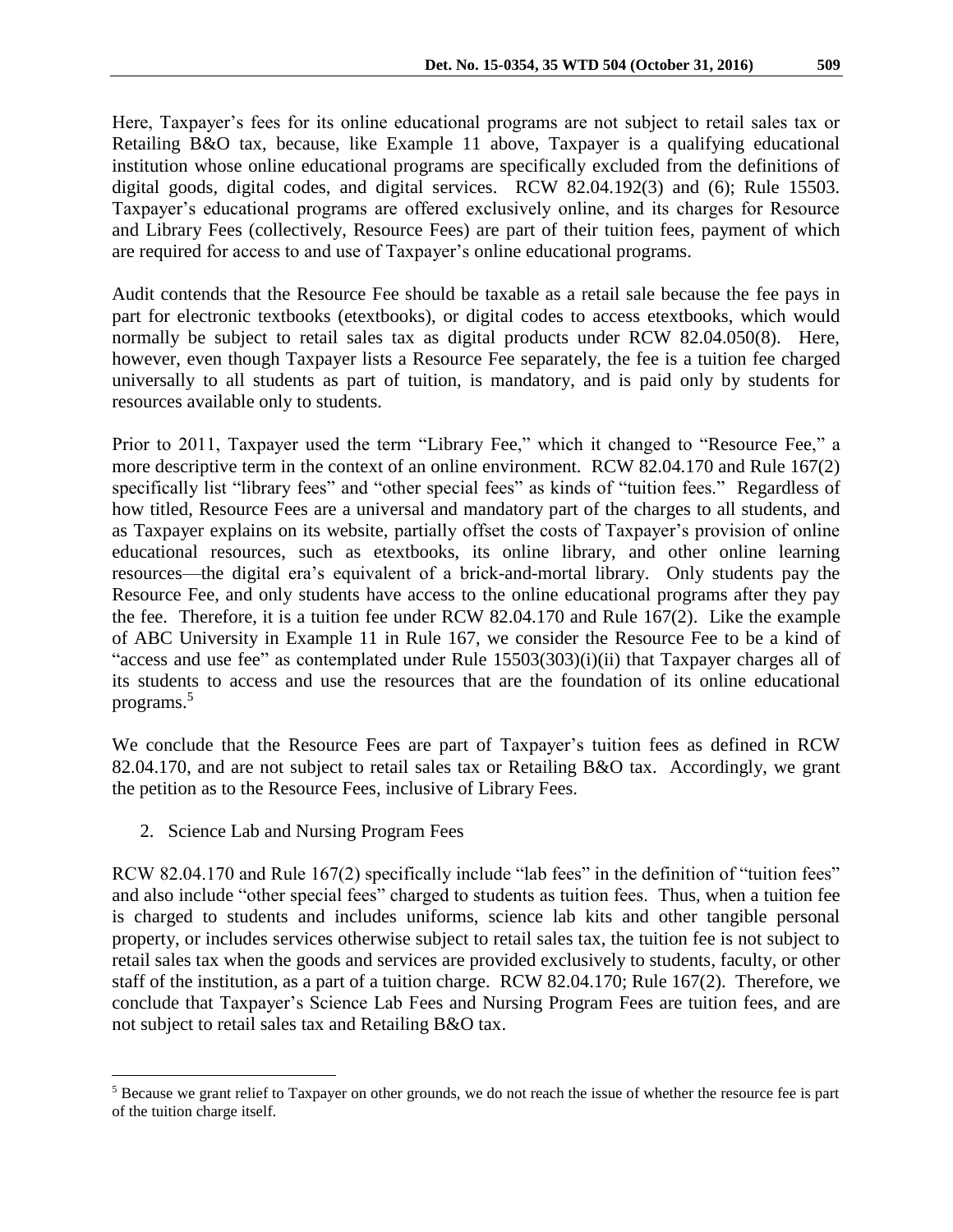We grant the petition as to the Science Lab and Nursing Program Fees. However, as we shall discuss, Taxpayer may be subject to use tax on certain property or services included in its tuition fees.

#### 3. Use Tax

 $\overline{a}$ 

A use tax is imposed under RCW 82.12.020(1) for the privilege of using within this state, as a consumer, any article of tangible personal property acquired by the user in any manner. RCW 82.12.020(1) likewise imposes the use within this state, as a consumer, certain digital goods, services, and codes, and retail services, as follows:

. . . (b) Prewritten computer software, regardless of the method of delivery, but excluding prewritten computer software that is either provided free of charge or is provided for temporary use in viewing information, or both;

(c) Services defined as a retail sale in RCW  $82.04.050$  (2)(a) or (g), (3)(a), or (6)(b), excluding services defined as a retail sale in RCW [82.04.050\(](http://app.leg.wa.gov/RCW/default.aspx?cite=82.04.050)6)(b) that are provided free of charge;

(d) Extended warranty; or

(e)(i) Digital good, digital code, or digital automated service, including the use of any services provided by a seller exclusively in connection with digital goods, digital codes, or digital automated services, whether or not a separate charge is made for such services.

(ii) With respect to the use of digital goods, digital automated services, and digital codes acquired by purchase, the tax imposed in this subsection (1)(e) applies in respect to:

- (A) Sales in which the seller has granted the purchaser the right of permanent use;
- (B) Sales in which the seller has granted the purchaser a right of use that is less than permanent;
- (C) Sales in which the purchaser is not obligated to make continued payment as a condition of the sale; and
- (D) Sales in which the purchaser is obligated to make continued payment as a condition of the sale.

(iii) With respect to digital goods, digital automated services, and digital codes acquired other than by purchase, the tax imposed in this subsection  $(1)(e)$  applies regardless of whether or not the consumer has a right of permanent use or is obligated to make continued payment as a condition of use....

The use tax supplements the retail sales tax by imposing a tax of like amount upon the use within this state as a consumer the retail service or any article of tangible personal property acquired in any manner, where the user has not paid retail sales tax under chapter 82.08 RCW with respect to the service or property used. RCW 82.12.020(2); [RCW 82.12.010(6) (definition of "use");] WAC 458-20-178(1) and (2) (Rule 178).<sup>6</sup> However, if the user has paid sales tax on the purchases, use tax is not owed. RCW 82.12.020(2); Rule 178(2).

<sup>&</sup>lt;sup>6</sup>The Department promulgated an updated version of Rule 178. The changes to the rule do not affect the outcome in this case. The citations in this determination are to the prior version of the rule.